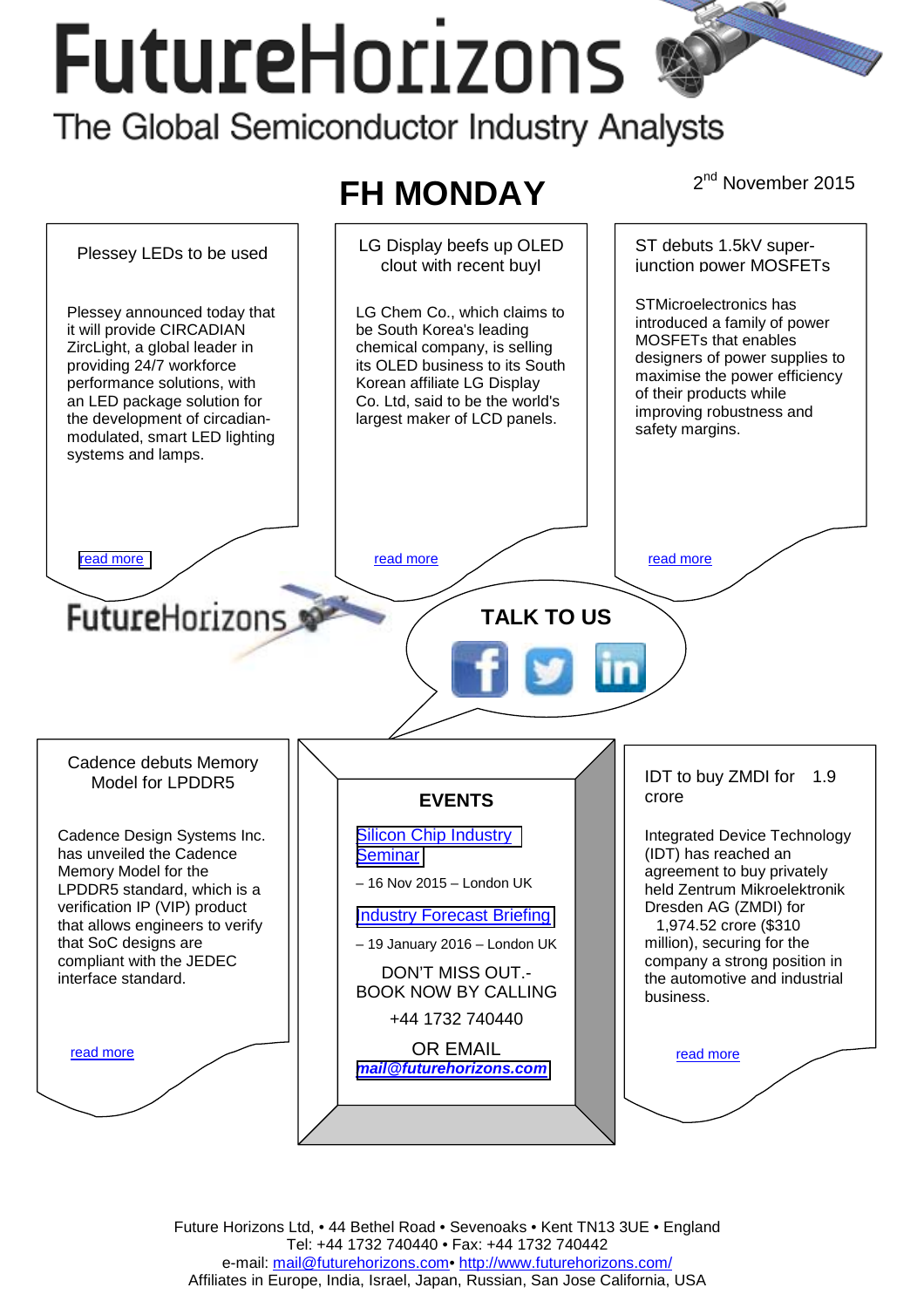## <span id="page-1-0"></span>**Plessey LEDs to be used in CIRCADIAN® ZircLight's circadian-modulated lighting systems**

PLYMOUTH, ENGLAND - 26th October 2015 - Plessey announced today that it will provide CIRCADIAN ZircLight, a global leader in providing 24/7 workforce performance solutions, with an LED package solution for the development of circadian-modulated, smart LED lighting systems and lamps.

Based near Boston, Massachusetts, USA, CIRCADIAN ZircLight's lighting division is developing high quality, white light fixtures and backlighting which control bioactive light spectral wavelengths to maximize productivity during the day and prevent the harmful effects of light exposure at night.

The technological developments of CIRCADIAN ZircLight build upon a growing body of research showing that exposure to light at night causes a disruption of brain neuroendocrine systems, including melatonin and cortisol rhythms. This research suggests that the myriad of health issues related to shift workers may be due to the night time light exposure during night shifts.

### **LG Display beefs up OLED clout with recent buy**

LG Chem Co., which claims to be South Korea's leading chemical company, is selling its OLED business to its South Korean affiliate LG Display Co. Ltd, said to be the world's largest maker of LCD panels. LG Chem announced its plans to sell the OLED business unit to LG Display on December 15, 2015 for \$142 million in a strategic move to focus on its flagship business.

An LG Chem spokesperson said the company plans to focus on its material business, while LG Display will develop OLED-based products.

The announcement comes in the same week that LG Display declared a Q3 profit slide of 30 per cent as the result of weaker demand for consumer electronics devices. LG Display, which counts Apple one of its major clients, has shored up production of its flagship OLED, as well as quantum dot-based panels known for their high colour reproduction. The OLED move is an attempt to compete more effectively with the company's bigger rival Samsung, which is pushing harder in the quantum dot TV sector.

### **ST debuts 1.5kV super-junction power MOSFETs**

STMicroelectronics has introduced a family of power MOSFETs that enables designers of power supplies to maximise the power efficiency of their products while improving robustness and safety margins. According to the company, the MDmeshTM K5 devices are the first in the world to combine super-junction technology with a drain-to-source breakdown voltage of 1.5kV.

The devices address the growing demand for higher output power for auxiliary switched-mode power supplies in servers, where power-supply robustness is a key factor in minimising down-time, and in industrial applications such as welding and factory automation. For these applications, where power output ranges from 75W to 230W or above, super-junction MOSFET technology is the preferred choice because of its outstanding dynamic-switching performance.

#### **Cadence debuts Memory Model for LPDDR5**

Cadence Design Systems Inc. has unveiled the Cadence Memory Model for the LPDDR5 standard, which is a verification IP (VIP) product that allows engineers to verify that SoC designs are compliant with the JEDEC interface standard. It also ensures that they can operate correctly in a system with the actual memory components.

Validation of designs using the LPDDR5 memory model reduces the risk of mistakes, rework and delayed production, leading to faster production ramp-up and higher product quality, stated the company.

### **IDT to buy ZMDI for 1.9 crore**

Integrated Device Technology (IDT) has reached an agreement to buy privately held Zentrum Mikroelektronik Dresden AG (ZMDI) for 1,974.52 crore (\$310 million), securing for the company a strong position in the automotive and industrial business.